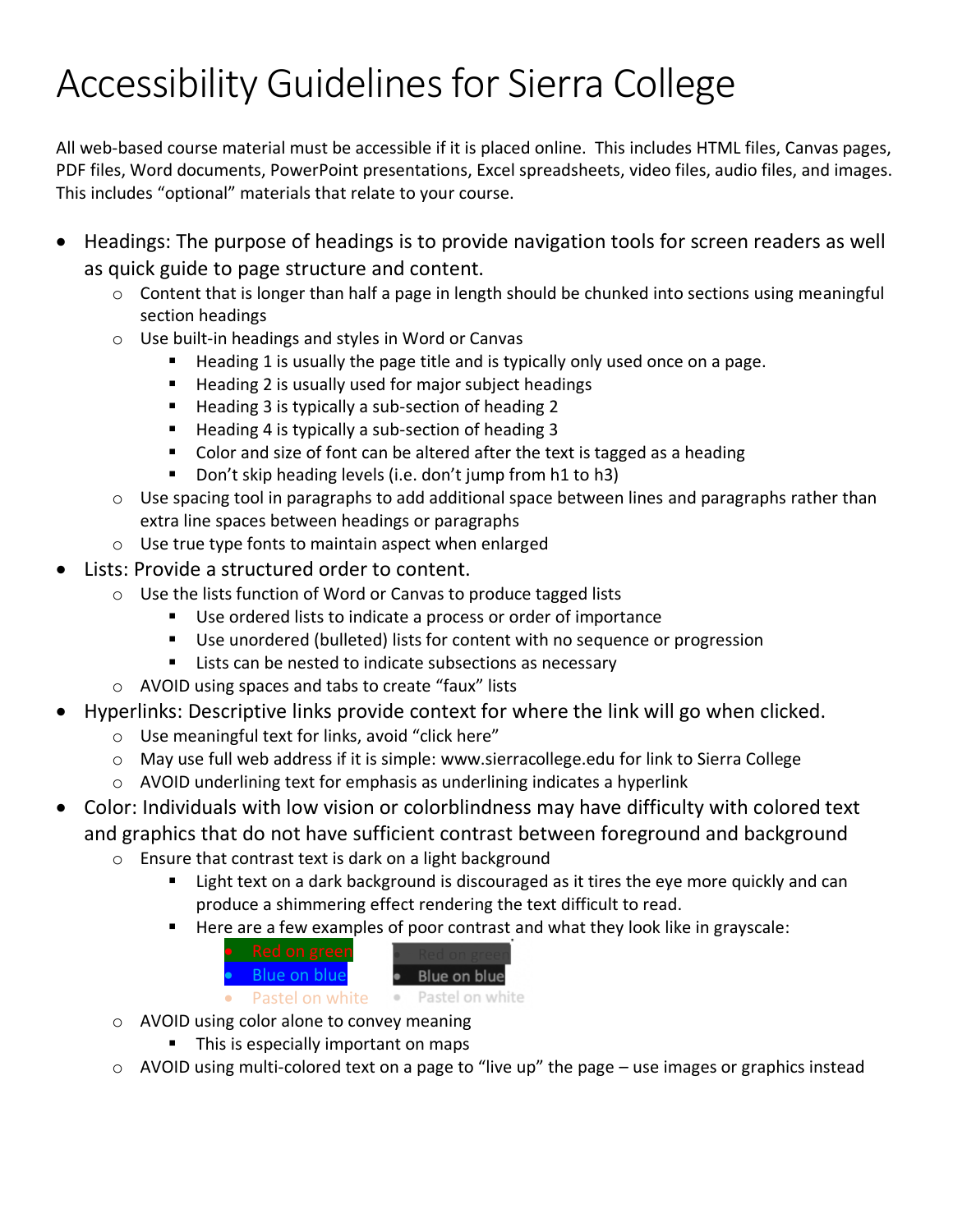- Tables: Data tables show the relationships between pieces of information easily.
	- o Use row and column headers to identify what data is present in each table
	- o Tag table headers in rows and columns properly to ensure that a screen reader reads the table in the correct order
	- o Consider using lists instead of tables for simple data
	- o AVOID split cells, merged cells, or nested tables (tables within tables)
	- o Tables should only be used to present data and not for formatting text or images
- PowerPoints: reading presentations online requires that the slides be set up appropriately for navigation.
	- o Ensure every page has a unique title that fits the information on the slide to assist in navigation
		- Avoid numbering if possible (part 1, part 2, etc)
	- o Ensure that reading order of items on slides is correct
		- If using standard layouts this is rarely an issue, but if additional items, graphics, textboxes have been added, it is important to verify that a screen reader will read the items in the appropriate order
	- o Use 18-point font or larger for all text on slides
		- Use vector (true type) fonts to avoid pixelization at large sizes
	- o Use Sans Serif Fonts with sufficient white space between lines
	- o Remember to use high contrast text versus the slide background
	- o If narration is used, ensure that there is a transcript present with the slide
- Images/Graphics: Alternative text provides a description of non-text content on Canvas pages and in documents. Alt text will be displayed if the image file on a canvas page does not load properly.
	- Alternative text should provide a descriptive alternative to the image.
		- o Images include all graphics, photographs, shapes, groups, charts, ink, SmartArt, etc.
		- o Any text in the image should be present in the alt text
		- o Try to provide as accurate a description as possible. Standard image alt text should be about a sentence or two depending on the image.
		- o Alt text may vary depending on the context, so an image may have one alt text in one place and a different alt text in a different place of the same document or canvas page.
	- Infographics and images with text can be very content rich and may require significant alternative text.
		- o These graphics should have a link to the full text present in the image and a full description, typically this will be a link to a canvas page specific to that image containing a long text description of the image.
	- On **rare** occasions, an image may be purely decorative and have no purpose. These can be marked as decorative images and will not be identified for visually impaired individuals.
	- DO NOT use the term "image" or "picture" in alt text.
		- o Portrait, painting, photograph, clipart, cartoon, etc. can be used if the type of image is important to the content of the image

Image Examples:



Options for appropriate alt text depend on context: 1) Photo of Male Chimp 2)Chimpanzee yawning 3) Male chimpanzee baring canine teeth. All of these can be correct depending on how the image in being utilized.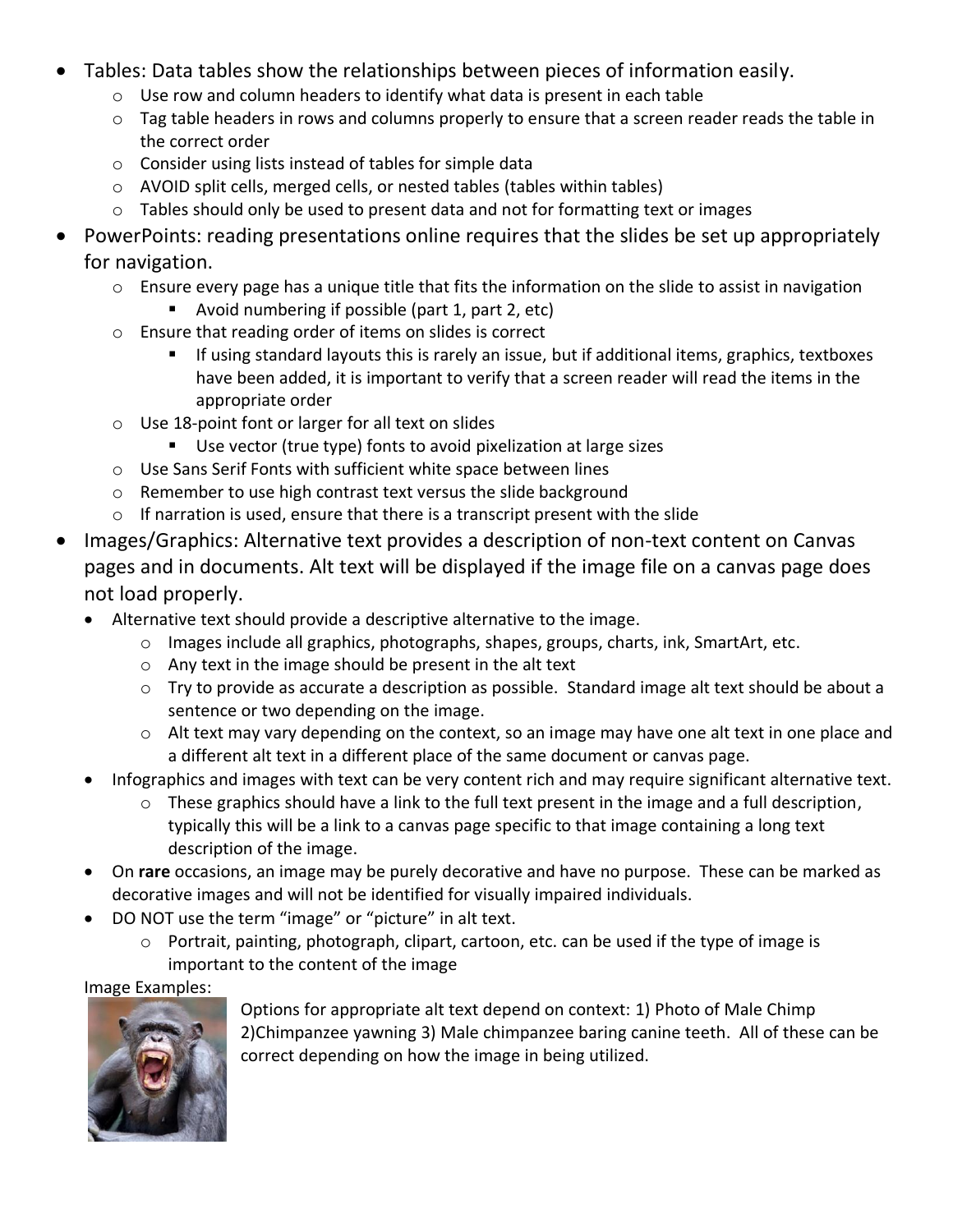

Inappropriate alt text: Image of cartoon about plagiarism Appropriate alt text: Cartoon of two men in jail, one saying to the other, "Grand theft auto. . .You?" and the other replying, "Plagiarism."



The burst and the scroll are decorative, however if the burst has associated text, the text must be accessible or placed as alt text.

- Videos
	- $\circ$  Should be embedded to open in canvas pages if possible, rather than linking out to an external site or requiring downloading
		- Videos should not auto start when page is loaded users should need to press play to begin watching video
	- o Must include accurate captions
		- Captions need to be synchronized so that text content appears at approximately the same time as the audio.
		- Captions should be equivalent to that which is being said in the video, including identification of different voices and using accurate punctuation.
		- Captions should include identification of important sounds within a video, such as a doorbell ringing, dogs barking, music playing, etc., as these sounds provide context.
		- Instrumental videos that have no spoken words but still have sound should also be captioned to include those sounds at the correct places in the video.
		- Auto generated captions on videos are computer generated (like Siri or Alexa), and often misunderstands the audio causing captions that are incorrect. It is important that if you are including videos with auto generated captions, that you watch the entire video to ensure that the captioning is fully accurate, including additional sounds, speakers, and punctuation.
	- o To create captions for instructor created content:
		- Try Amara in Canvas for quick captioning of short videos!
		- 3C media will caption personally created videos with about a one-week turnaround when funding is available.
	- o Films on Demand, Academic Video Online/Alexander Street, and Kanopy are great resources for captioned documentaries that can be found on the library website